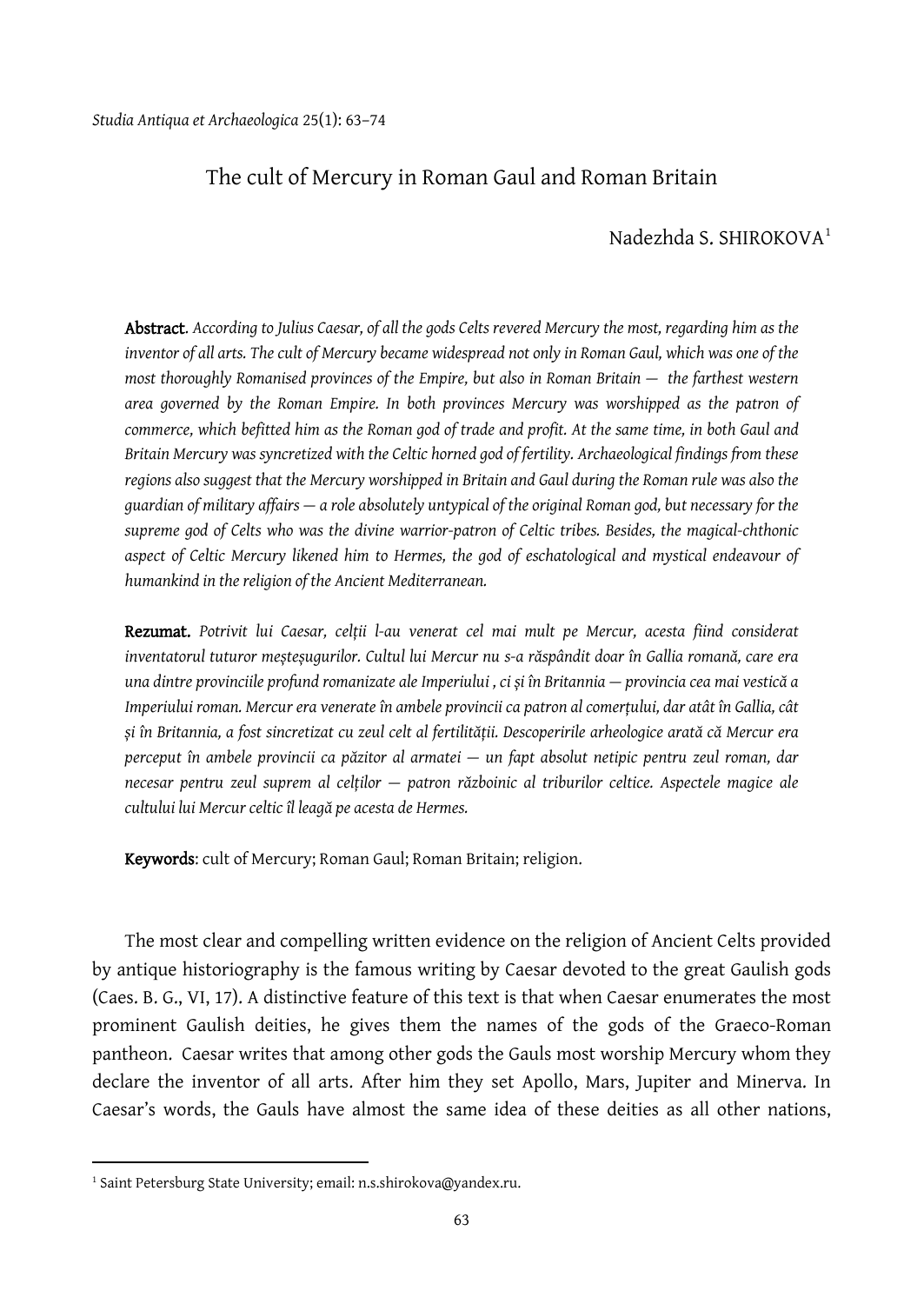"Apollo drives away diseases, Minerva supplies the first principles of arts and crafts, Jupiter holds the empire of heaven, Mars controls wars" (B. G., VI, 17).

Among scholars there are two primary objections to Caesar's assertions. One of them is of a more general nature. It is expressed, for instance, by M.L. Sjoestedt in her excellent work "Gods and Heroes of the Celts" which is often referred to and cited by more recent scholars. She finds it difficult to admit the possibility that "the great Gods of the Celts would seem to correspond more or less exactly to the great Gods of the Romans". She argues, "Such a coincidence is *a priori* surprising. In view of the profound divergence in mentality and social structure which we observe as between Romans and Celts, one must wonder at such a similarity of their religious ideas"[2](#page-1-0) . The other objection is more specific. Celticists wonder why Caesar, while giving Roman names to Celtic gods, places Mercury above Jupiter, the supreme god of Romans.

Concerning the surprise Sjoestedt expresses over the fact that in Caesar's writings Gaulish and Roman deities appear so similar as to make it possible to equate them to each other, one may argue that such equation is, in fact, perfectly natural. It signifies the beginning of the process of Romanisation of the Celtic religion under Roman influence. This process, once started, was accelerated further by the Roman conquests, when they seized Celtic lands, turning them into Roman provinces (first Gaul, then Britain). The phenomenon of Romanisation of local cults in the areas conquered by Romans is a sign of religious syncretism characteristic of ancient civilizations. "In general ancient religions were accommodating"[3](#page-1-1) , as J. Ferguson points out.

This point of view is shared by J. Vendryes. He wrote, "All ancient nations deemed it beneficial to identify alien deities with the gods of their own land. The prestige that Ancient Greek civilization had enjoyed promoted the practice of identifying Minerva with Athena, Diana with Artemis, Venus with Aphrodite and Juno with Hera. Tacitus displays the same tendency when he mentions the cult of Castor and Pollux among a Germanic tribe that lived close to present-day Bohemia" (Tac. Germ., [4](#page-1-2)3)<sup>4</sup>.

Incidentally, it was Tacitus who coined the phrase *interpretatio Romana* that is used in modern science to denote syncretic processes of equating Roman and local deities which took place in Romanised provinces. When describing the Germanic tribe of the Nahanarvali, Tacitus writes about the sacred grove where an ancient cult is practised. He goes on to say that, "Praesidet sacerdos muliebri ornatu, sed deos interpretatione Romana, Castorem Pollucemque memorant" ("A priest in female attire has the charge of it. But the deities (*who are worshipped in the sacred grove — N.Sh.*) are described in Roman language as Castor and Pollux") (Tac. Germ., 43). M. Henig notes that *interpretaio Romana* was a dynamic concept. It

<span id="page-1-0"></span><sup>2</sup> SJOESTEDT 1940, 20.

<span id="page-1-1"></span><sup>3</sup> FERGUSON 1970, 211.

<span id="page-1-2"></span><sup>4</sup> VENDRYES 1942, 262.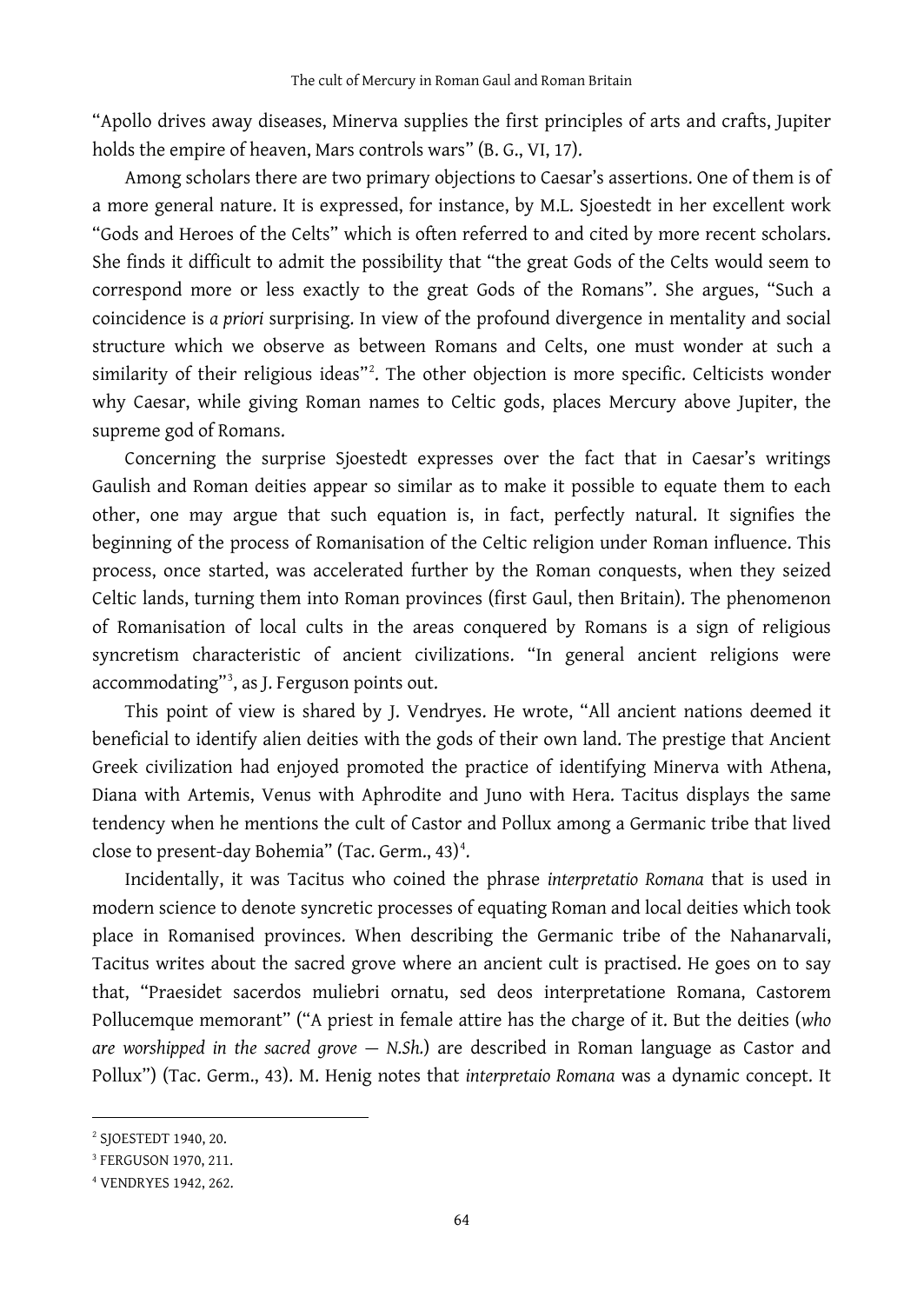did not destroy the ancestral gods but it most certainly changed them. The rites and ceremonies performed in British temples of the Roman period closely resembled those held in shrines of pre-Roman Britain. So, "a line of continuity in worship and ritual links Romano-Celtic religion with its past. A Briton of the Flavian period must have felt he was venerating the gods of his fathers and grandfathers even though artists from the continent now gave them human (i.e. Graeco-Roman) faces"[5](#page-2-0) .

The second objection—that in his writings Caesar names Mercury and not Jupiter as the head of the Celtic pantheon—can be easily countered if one bears in mind that in Caesar's time the process of Romanisation of the religion was gaining traction in Gaul. Obviously, the god Celts revered the most was taking on the appearance of the Roman Mercury via *interpretatio Romana*, the two deities already having similar functions.

As is known, in Roman mythology Mercury was the god of trade and financial gain, the patron of merchants and travellers. Equating Mercury with Hermes leads to the increased complexity of the image of the Roman god. He becomes a psychopomp — the guide of departed souls to the underworld, the emissary of gods, the patron of heralds and ambassadors, the guardian of envoys' immunity, an adept of magic and astrology. As is the case with Hermes, Mercury's role as the patron of herdsmen who increases animal yield is secondary. One of Mercury's attributes as the messenger of gods and patron of heralds was the caduceus  $-$  a staff entwined by two serpents that in ancient times was an emblem of messengers, heralds and envoys giving them immunity. When Mercury acted as the patron of trade and commercial success, his attribute was a purse or a money bag. As the intermediary between the worlds of the mortal and the divine, and the guide escorting deceased souls to the underworld he wore golden winged sandals which helped him to transfer swiftly between the worlds.

Caesar's assertion that Mercury was the most venerated god among the Gaulish tribes is corroborated by a large number of written sources indicating the extents of his cult in Roman Gaul. Inscriptions (440), statues and reliefs (350), bronze statuettes (440), places of worship consecrated to Mercury are far more numerous than similar objects concerning any other god. Gaul accounts for two thirds of documents regarding Mercury that have been found in all the Roman provinces<sup>[6](#page-2-1)</sup>. A gigantic statue of Mercury, one of the biggest in the ancient world, was erected in the centre of the province. The Arverni commissioned the statue to Nero's sculptor Zenodorus who spent ten years working on it and received a huge fee (Plin. H. N., XXXIV, 18).

The cult of Mercury can also be traced through numerous toponyms. Some place names suggest that the veneration of the god was connected with heights — e.g., Mont Mercure in Barjon (the territory of the Lingones), Montmartre in Paris, the Merkur (mountain) near

<span id="page-2-0"></span><sup>5</sup> HENIG 2005, 6.

<span id="page-2-1"></span><sup>6</sup> DUVAL 1976, 69.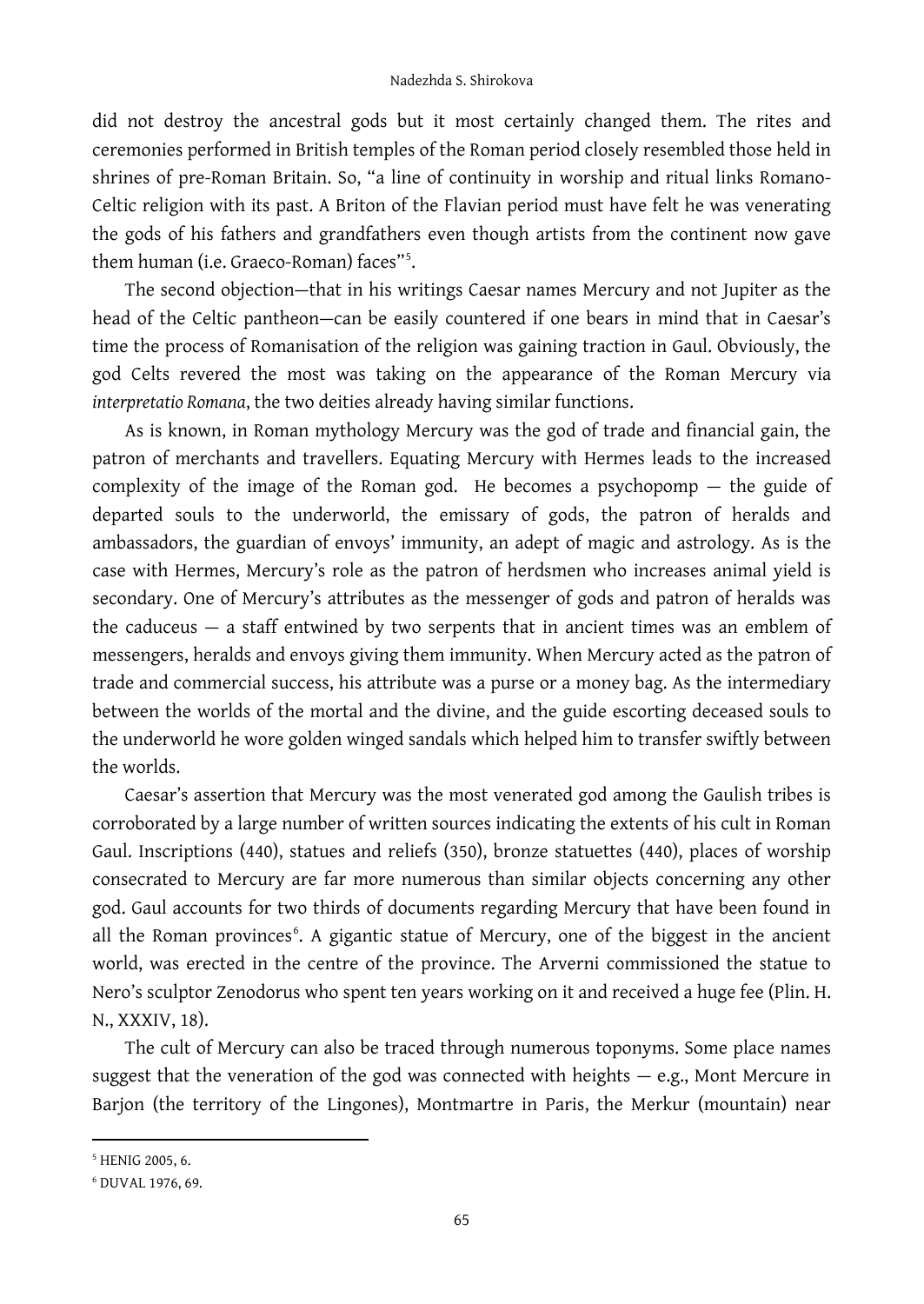Baden-Baden. The temple of Mercury erected at the summit of Pui de Dôme was widely known. Archaeological evidence suggests that the temple was notable for its splendour — the walls were faced with rare types of marble and the roof was made of lead. No less significant was the cult of Mercury on Mount Donon in the Vosges where the god was worshipped by the Mediomatrici and the Leuci<sup>[7](#page-3-0)</sup>. In Roman Gaul Mercury was depicted with the attributes typical of this Roman deity — a caduceus, a purse, etc.

The cult of Mercury became widespread not only in Roman Gaul, which was one of the most thoroughly Romanised provinces and was situated in the centre of the Empire, but also in Roman Britain — the farthest western area governed by the Roman Empire. The archaeological excavations conducted in Uley, Gloucestershire in 1976-1979 resulted in the discovery of a Romano-Celtic temple dedicated to Mercury. Around the temple were living quarters of the priests officiating at the altar, guest accommodation and a bath complex $^8$  $^8$ . The shrine in Uley yielded the biggest number of votive offerings that have been found in Britain during the excavation of temple sites of the Roman period $^{\circ}$ .

Soon after 380 AD, during the Theodosius period—when pagan temples were being destroyed and sacrifices forbidden—votive offerings were removed from the shrine and the north-eastern corner of the temple and the portico were demolished. Later, when the rubble was cleared away, a small stone building was erected over the remnants of the previous ones. When archaeologists excavated it, they discovered fragments of the Roman cult statue of Mercury carved in limestone—the head of the god and the torso of a ram (an animal associated with the deity)—hidden under the cobbled platforms surrounding the building. The body of a cockerel—another animal consecrated to Mercury—was incorporated in the foundation of a building dating back to the Theodosius period. It may be supposed that the fragments of the statue were carefully buried by the god's worshippers in the post-Roman period in an attempt to save at least these remnants left after the destruction Christians wrought $10$ .

The head of Mercury (Figure 1) is notable for the highly accomplished manner it is created in. Although it is carved in local limestone, the harmony and symmetry of the features; the subtle modelling of the planes of the cheeks, set off spectacularly by a mass of tight curls; and finally, the expression of gentle goodwill on the face resemble the beautiful images sculpted by Praxiteles from semi-translucent Parian marble. The curly tresses suggest the use of the drill to achieve such rich texture, like in the youthful portraits of Marcus Aurelius . The outlining of the irises and pupils also indicates the  $2<sup>nd</sup>$  century AD as the time

<span id="page-3-0"></span><sup>7</sup> VRIES 1961, 42.

<span id="page-3-1"></span><sup>8</sup> HENIG 2005, 151.

<span id="page-3-2"></span><sup>9</sup> ELLISON and HENIG 1981, 43.

<span id="page-3-3"></span><sup>&</sup>lt;sup>10</sup> ELLISON and HENIG 1981, 43.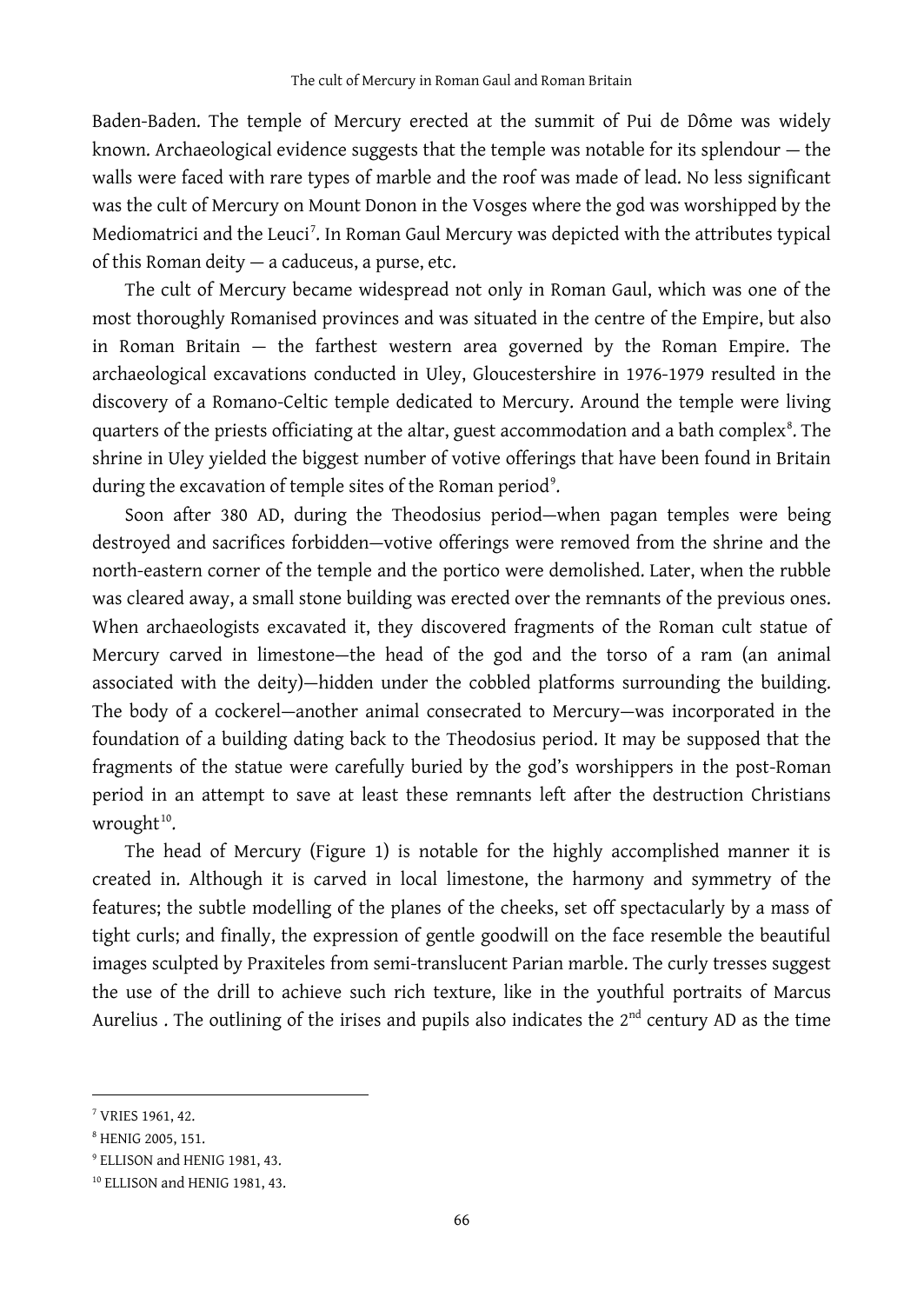

Figure 1. The head of the cult statue of Mercury. Limestone, 2<sup>nd</sup> century AD, Uley, Gloucestershire

when the statue was created, since it was in that period that such techniques were becoming frequently employed by Roman sculptors $^{11}$ .

It is believed that the cult statue of the shrine in Uley was made in Antonine times in a highly Romanised environment. The only non-classical element in it was the use of local limestone instead of costly marble. The extant fragments demonstrate a degree of craftsmanship which is astonishing for a sculpture carved in coarser-grained stone. That naturally leads to the question of the authorship of this excellent work. A. Ellison and M. Henig suggest that the statue might have been created by a certain Sulinus son of Brucetus [Sulinus Scultor Bruceti f(ilius)], of whom it is known that in Bath (*Aquae Sulis*) and Cirencester (*Corinium Dobunnorum*) he erected two altars dedicated to goddesses Suleviae (RIB  $105, 151$ <sup>[12](#page-4-1)</sup>.

It is a well-known fact that starting from Hellenistic time the figure of so-called "itinerant artist" becomes quite common in the artistic life of classical antiquity. An artist (a painter or a sculptor) would move from town to town, from country to country taking along his pupils, his ideas, his techniques. It promoted closer cultural connections between certain artistic schools that existed in different Hellenistic states and enhanced cohesiveness of complex and

<span id="page-4-0"></span><sup>11</sup> WALDHAUER 1923, 72; BRITOVA 1956, 328.

<span id="page-4-1"></span><sup>12</sup> ELLISON and HENIG 1981, 44.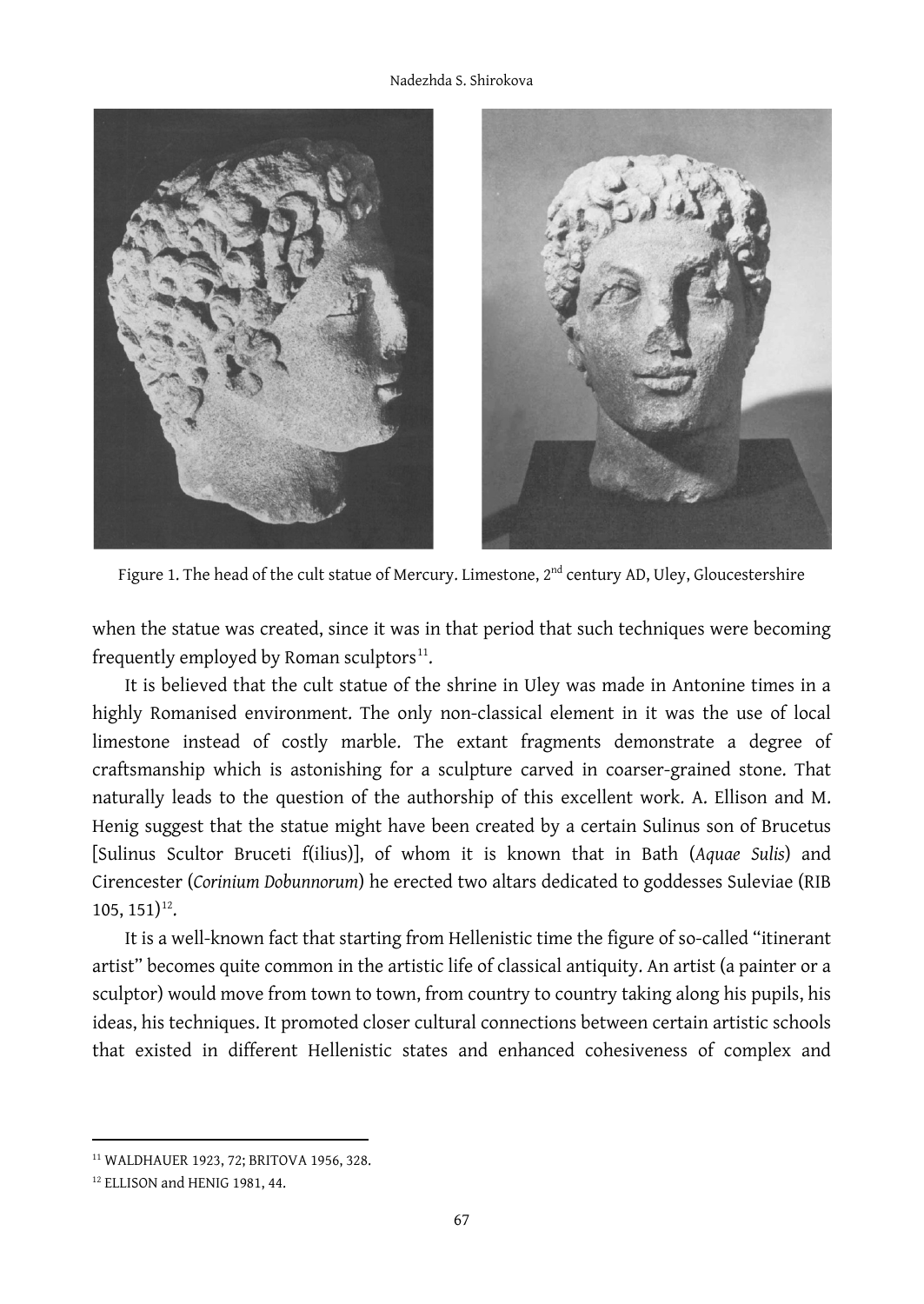multifaceted Hellenistic culture<sup>13</sup>. In the Roman period that was how Classical Greek tradition found its way to Rome.

J. Toynbee who undertook rigorous research into the literary sources and inscriptions of the names of architects, sculptors and artists working in Rome in the late Republican period as well as the time of the empire arrived at the conclusion that the majority of them were foreigners—Greeks mostly—who introduced Greece's cultural heritage to Rome. She notes that in the Roman period the Greek art of sculpture in eastern centres of the Roman world remained vibrantly alive and creative; it was first to use certain technical innovations which only later became part of that repertoire of tools Roman sculptors used. As an example J. Toynbee cites the use of the drill to deeply etch curls and eyes of portrait sculptures—the technique Roman sculptors started to employ only in the 2<sup>nd</sup> century AD, although it was known to their Greek counterparts in Aphrodisias—a small Hellenistic city located on the border of Phrygia and Caria in the time of Tiberius (1st century AD) $^{14}$ . As to "our" sculptor who created the cult statue of Mercury for the temple in Uley, A. Ellison and M. Henig advance a hypothesis that although the sculpture is made of local limestone the artisan might have come from a region in the Eastern Mediterranean much more distant than Romanised Gaul, from where numerous sculptors, painters and mosaicists arrived in Roman Britain to work for local clients<sup>15</sup>.

Mercury is also depicted on a relief on a small figured limestone altar which during the Theodosius period was used face down to pave the floor of the building erected over the ruins of the temple. The relief displays the god nude apart from a cloak draped over his left arm. He holds the money bag in his right hand and the caduceus in his left. On his head he probably had a wide-brimmed wayfarer's hat—a *petasos—*with small wings of which only short stubs remain and which helped Mercury to transfer between worlds performing the same function as his winged sandals. The god is flanked by the ram (on the right) and the cockerel (on the left). Judging by the few slightly better preserved parts of the relief it was notable for its high artistic quality and so it is among the best examples of artworks from the Roman period discovered in Britain<sup>[16](#page-5-3)</sup>. Also discovered in Uley were two bronze figurines of Mercury. The bigger one closely resembles the image of the god depicted on the relief on the altar. Again the god is represented as a naked ephebe with a drapery hanging over his left arm, the purse in his right hand and the caduceus in his left. The second figurine shows Mercury wearing a warm hooded cloak—a *paenula—*that travellers habitually wore. In both cases Mercury is

<span id="page-5-0"></span><sup>13</sup> ROTENBERG 1956, 257.

<span id="page-5-1"></span><sup>&</sup>lt;sup>14</sup> TOYNBEE 1951, 65.

<span id="page-5-2"></span><sup>&</sup>lt;sup>15</sup> ELLISON 1978, 369.

<span id="page-5-3"></span><sup>&</sup>lt;sup>16</sup> HENIG 1978, 370.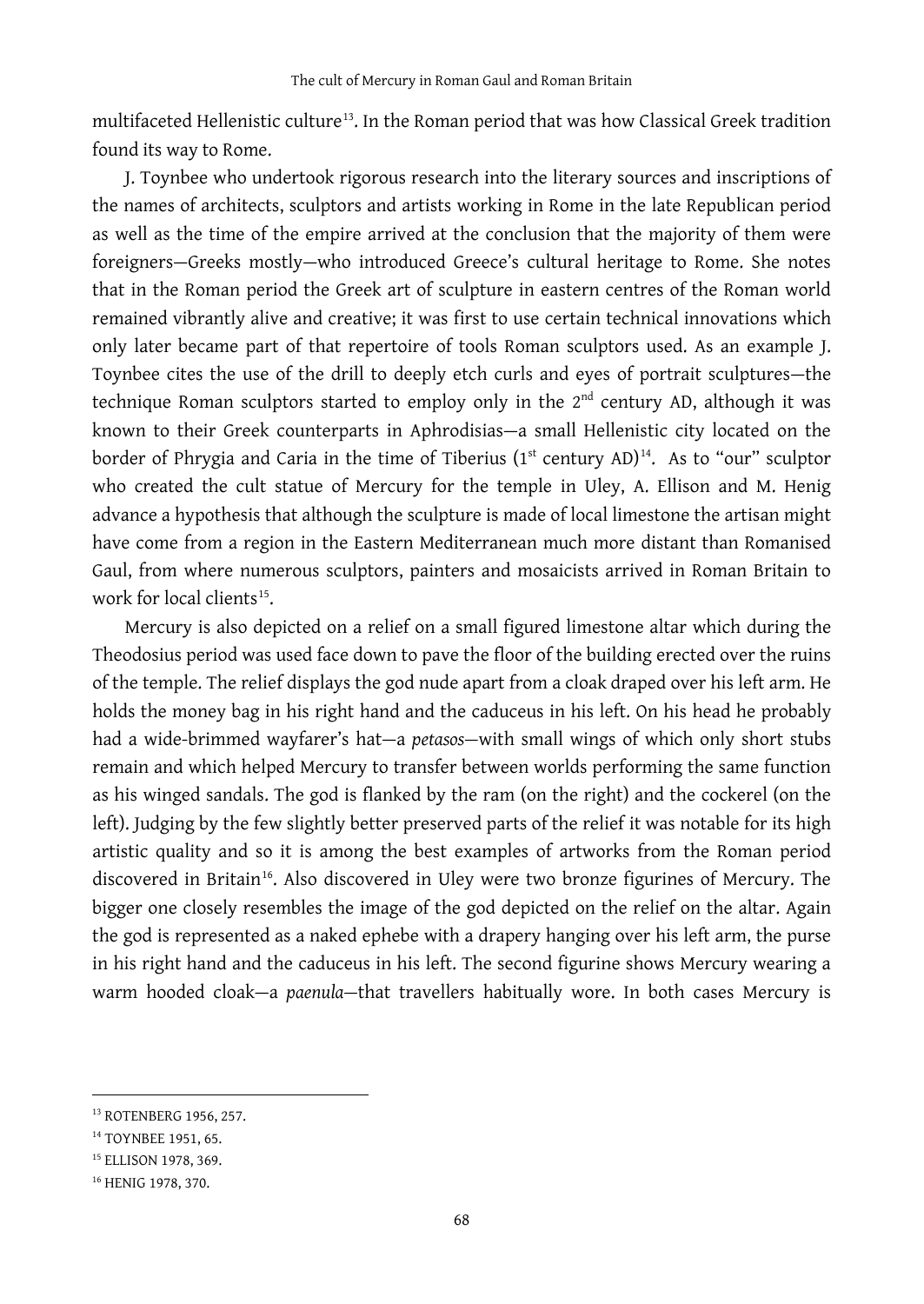depicted in the Graeco-Roman manner, and both types seem to have been modelled after the classical statues of the god<sup>17</sup>.

During the excavations of the shrine a miscellany of small objects were discovered including coins, jewellery and inscriptions on bronze and lead which are considered of significant archaeological interest. There are more than a hundred lead tablets inscribed with a stilus in Roman Cursive. Some are tolerably well-preserved but the majority had been rolled and then flattened, although archaeologists hope to be able to unroll them. It is entirely likely that the tablets are curse tablet (*defixiones*), or pledges made to the god. Another group of votive offerings includes miniature spears, miniature votive pots and a vast array of broken bronze rings<sup>18</sup>.

Despite the pronounced "classical accent" obvious in the depictions of Mercury, his image and his cult incorporated non-Roman features. Miniature weapons can be regarded as such since classical Mercury had never performed military functions. M. Henig believes miniature rings to be stylized torcs that were a typical neck ornament worn by the Celts<sup>19</sup>.

According to Henig, in the Iron Age there was a shrine of some local Celtic deity on West Hill. Seeing *interpretatio Romana* as a living, active force, Henig paints a vivid and colourful picture of the way Romanisation of the local deity and cult practised by the Celts in Uley could have started. A Roman colonist owing land in the vicinity or a soldier of the Roman army stationed in Britain who is probably going on a hazardous expedition explores the neighbourhood. He comes upon a site which is clearly the dwelling of some Celtic god. He sees a hill surmounted by an ancient mound with a sacred grove in an enclosure. Wishing to venerate the unknown deity and secure his support the visitor asks the natives about the name of the god. He may not succeed at first, for names are powerful things and might give him power over the god of Uley.

Then the visitor tries to find in the Celtic shrine some features resembling the gods of his Roman pantheon well-known to him. The first thing that attracts his attention is the sacred grove which could be the preserve of Silvanus, originally the Roman deity of woods delighting in trees growing wild. In the time of the empire the god becomes the patron of the fields and flocks (Serv. Verg. Georg., I, 20), the protector of the house and estate, presiding over its boundaries; a grove is sacred to him (Horat. Ep., II, 21). Then the pilgrim sees weapons among the votive offerings given to the Celtic god worshipped in Uley, naturally, it reminds him of the Roman war god Mars. He is not surprised that the Celtic god incorporates the features of both Silvanus and Mars. Combining the images of both gods in one cult was not unknown in the Roman context. E.M. Shtaerman cites the inscription on the altar dedicated to Mars-

<span id="page-6-0"></span><sup>&</sup>lt;sup>17</sup> HENIG 1978, 369.

<span id="page-6-1"></span><sup>&</sup>lt;sup>18</sup> ELLISON 1978, 370.

<span id="page-6-2"></span><sup>19</sup> HENIG 2005, 42.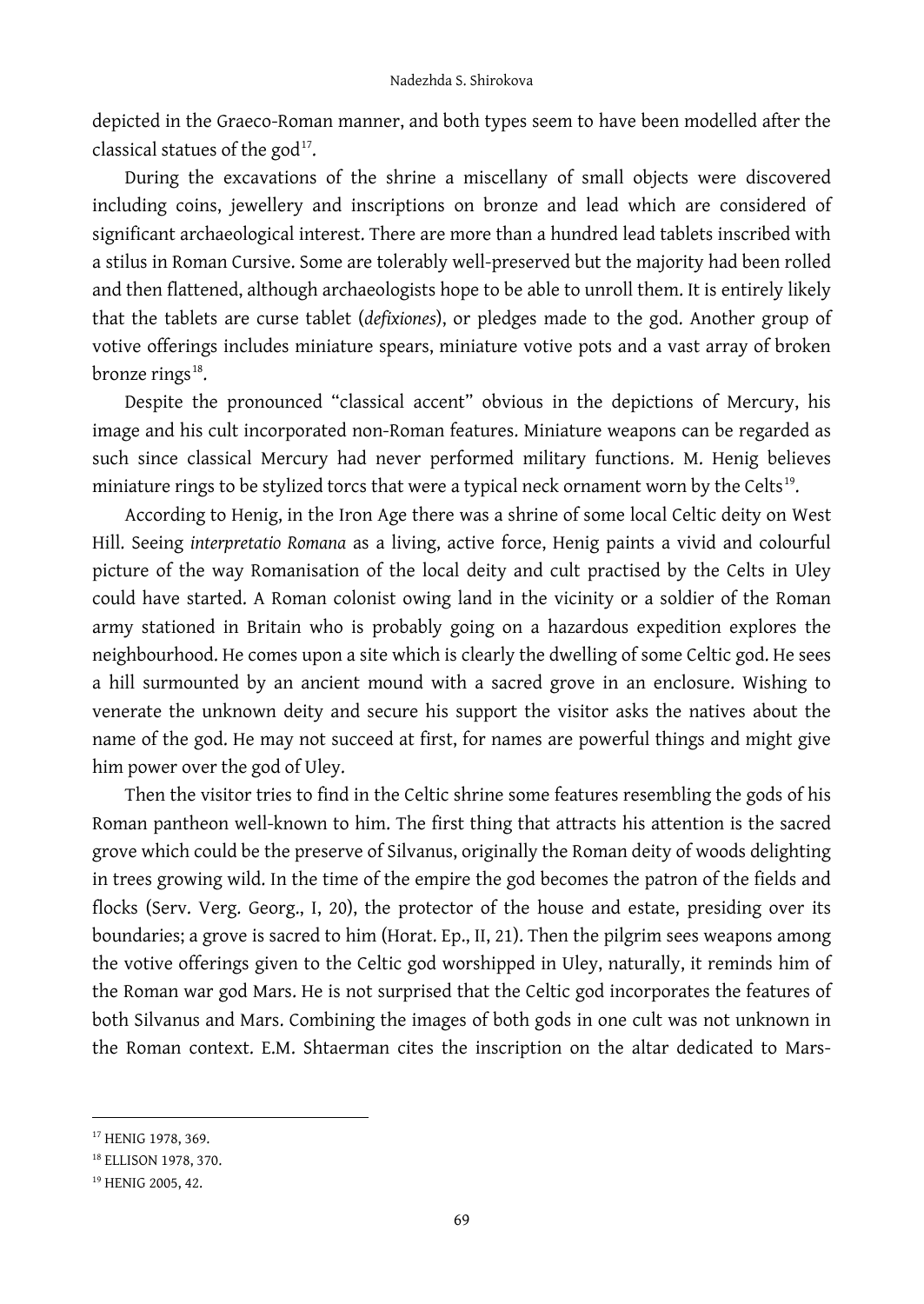Silvanus (CIL XI, 7602)<sup>[20](#page-7-0)</sup>. In the temple in Uley among the curse tablets (*defixiones*) that are legible some are addressed to Mars-Silvanus<sup>[21](#page-7-1)</sup>.

A Roman visiting a Celtic shrine understood that it was a site sacred to a great god. In the society of British Celts, as in any heroic-age society, a tribal god, whatever his own functions might be, occasionally manifested in the form of a warrior, patron of the tribe, leading the men in battles. He personified his people and set an example of fortitude and heroism for them to follow. It stands to reason that the Celts who were fiercely committed to warfare should be attracted by the cult of Mars, the god of war. When Roman conquerors brought to Britain, as to the other territories they subdued, the so-called *Pax Romana* (Roman peace), Mars—the god of war—appeared to be the natural counterpart of the divine warrior-patron of Celtic tribes.

However, starting from the time of Caesar, ancient authors were of the opinion it was the cult of Mercury that enjoyed the greatest popularity among Celtic tribes; so Mercury was considered the most venerated god of the Celts<sup>[22](#page-7-2)</sup>. In Uley, a number of curse tablets (*defixiones*) are addressed to Mars-Mercury<sup>23</sup>. The question arises about the ratio of warlike features to peaceful ones in the image of the supreme god of the Celts<sup>[24](#page-7-4)</sup>. The scholars who studied the material originating from Gaul noted that in Roman Gaul sometimes it had been hardly possible to differentiate between Mars and Mercury. As early as the beginning of the 20<sup>th</sup> century C. Jullian hazarded an observation that Mars and Mercury were but two interpretations of the main god of the Gauls. This hypothesis is similar to what P. Lambrechts suggested while arguing that in Gaul neither Mars nor Mercury had anything in common with their Roman homonyms and that both gods were often blended into one image<sup>[25](#page-7-5)</sup>. But in this blend Mercury had the upper hand. J. de Vries, who was always careful to weigh his words, observed that the Gaulish god of trade had also military functions<sup>[26](#page-7-6)</sup>. M.L. Sjoestedt and P.M. Duval further defined this ratio. In their opinion, in the world of Celtic gods the "commercial" element surpassed the military one<sup>[27](#page-7-7)</sup>.

The conclusions made by the celticists working with the materials from Roman Gaul are corroborated by the set of artefacts coming from the shrine in Uley in Britain. Although several votive spears have been found at the site, the majority of the findings—*caducei*, coins, jewellery, bronze figurines, and altars—show that the deity venerated in the temple in the Roman period was considered to be Mercury. Finally, in Antonine times  $(2<sup>nd</sup>$  century AD) a

<span id="page-7-0"></span><sup>20</sup> SHTAERMAN 1967,66.

<span id="page-7-1"></span><sup>&</sup>lt;sup>21</sup> HENIG 2005, 39.

<span id="page-7-2"></span><sup>&</sup>lt;sup>22</sup> DUVAL 1976, 28.

<span id="page-7-3"></span><sup>&</sup>lt;sup>23</sup> HENIG 2005, 39.

<span id="page-7-4"></span><sup>&</sup>lt;sup>24</sup> JULLIAN 1908, 119.

<span id="page-7-5"></span><sup>25</sup> LAMBRECHTS 1941, 131, 145, 153.

<span id="page-7-6"></span><sup>&</sup>lt;sup>26</sup> VRIES 1961, 44.

<span id="page-7-7"></span><sup>27</sup> SJOESTEDT 1940, 32; DUVAL 1976, 28.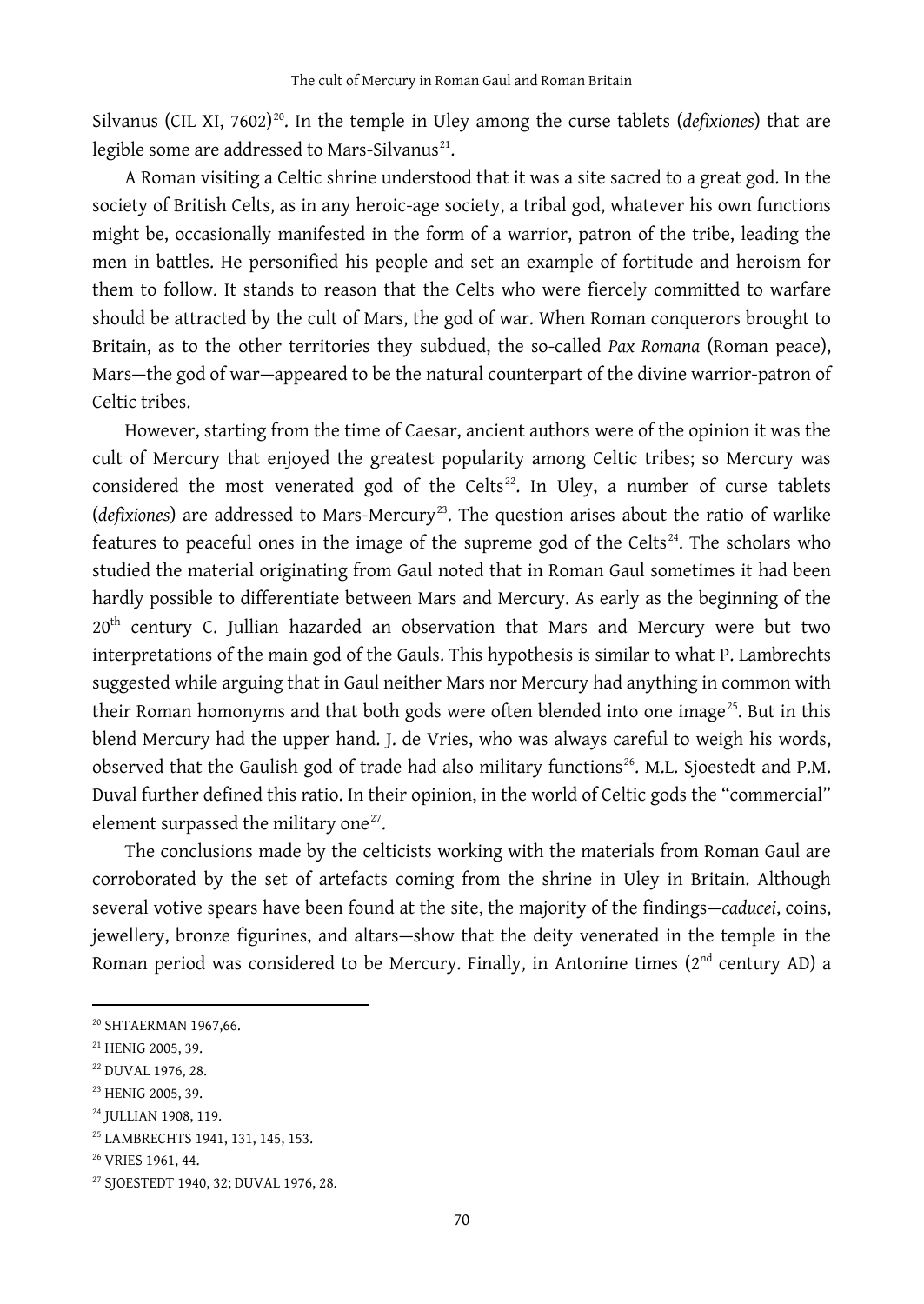limestone statue of Mercury accompanied by his cult animals—the ram and the cockerel—was presented to the temple. The sculptor who created this cult image was obviously influenced by Praxiteles. According to M. Henig, the statue replaced the simple herm-like wooden idol<sup>[28](#page-8-0)</sup>. Therefore, in the British temple in Uley the classical Roman element in the cult of Mercury prevailed over the militaristic Celtic component represented by votive weapons.

Although the image of Mercury from the shrine in Uley was conspicuously classical in nature, British celticists generally warn against underestimating the important role that local Celtic religious traditions played in the formation of the new Roman-British religion, which formation was part of the process of Romanisation after the arrival of Romans in Britain<sup>29</sup>. M. Green suggests that "many lower class rural Celts, at any rate in North and West Britain, were probably not Latin speakers, particularly outside military areas, and one would expect their cults and beliefs to have been little altered by the presence of Rome"<sup>[30](#page-8-2)</sup>.

For example, in Northern Britain, where Romans never wielded much influence, there was a widespread cult of the horned god of fertility — the concept "derived from beliefs and symbols current in Northern Europe and elsewhere in the proto-Celtic and Bronze Age phases of pre-history"[31.](#page-8-3) A. Ross notes that the earliest evidence for this cult in a demonstrably Celtic context possibly dates back to the mid-fourth century BC and that the cult of the horned god was firmly entrenched in Britain of the Roman period<sup>32</sup>. Similar to the god venerated in the temple in Uley, via *interpretatio Romana* the horned god was equated at times to Silvanus, at times to Mars or Mercury<sup>33</sup>.

In the Roman period Mercury had a significant following in Northern Britain. He performed the function of the patron of herdsmen increasing animal yield, which likened him to the local Celtic horned god of fertility who had similar abilities. That was due to the economic aspects of the region. While people in the rural areas of Southern Britain were mainly engaged in crop farming, in the North a major role was assigned to animal agriculture, namely, sheep and cattle breeding<sup>34</sup>. S. Piggott notes that in the North of Britain the production of woollen fabrics and felt made of excellent local sheep wool was well developed. Then skilled craftsmen used the fabric to make warm cloaks. In his opinion such cloaks were similar to the ones found on the relief from Housesteads, Northumberland depicting the socalled *Genii Cucullati —* three females of very small stature wearing long hooded cloaks. Wool products from Northern Britain were prized on the European market as late as the 8<sup>th</sup> century

<span id="page-8-0"></span><sup>28</sup> HENIG 2005, 41.

<span id="page-8-1"></span><sup>29</sup> ROSS 1967, 383,384.

<span id="page-8-2"></span><sup>30</sup> GREEN 2011, 38.

<span id="page-8-3"></span><sup>&</sup>lt;sup>31</sup> ROSS 1967, 127.

<span id="page-8-4"></span><sup>32</sup> ROSS 1967, 131, 132.

<span id="page-8-5"></span><sup>&</sup>lt;sup>33</sup> ROSS 1967, 134.

<span id="page-8-6"></span><sup>34</sup> ROSS 1967, 355.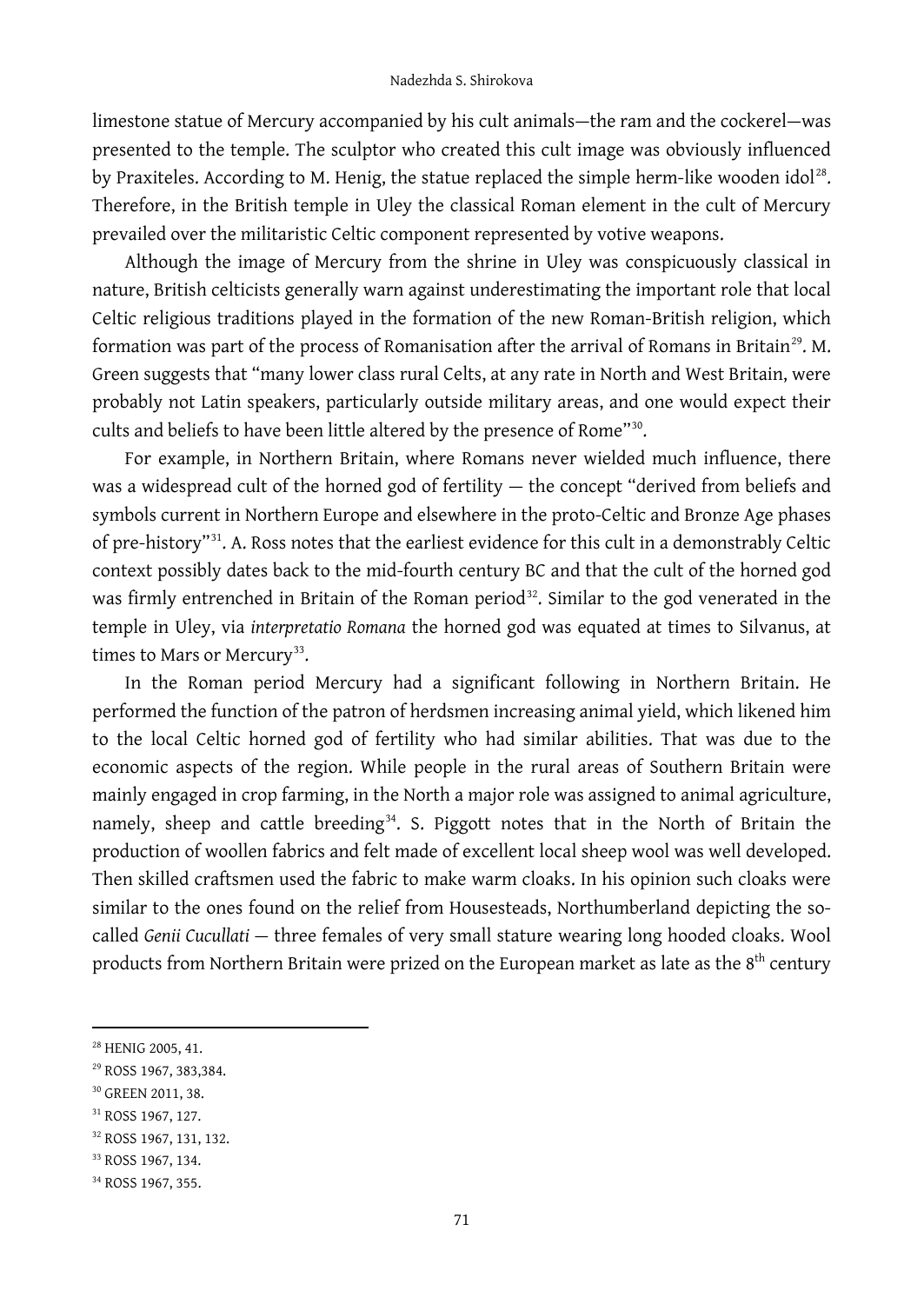$A.D<sup>35</sup>$ . So the Mercury venerated in Northern Britain had another function that fit perfectly into the traditional picture of the god of trade and profit — he was the patron of local craftsmen and traders producing and selling these excellent woollen goods.

F. Benoit drawing on a large quantity of archaeological material discovered in the territory of France argued that in Roman Gaul it was not the commercial but rather the chthonic aspect of Mercury, the god of eschatological and mystical endeavour of humankind, that contributed to his becoming the greatest god of Gaul. While other gods of Roman Gaul were most often depicted in stylized, stiffly formal poses, Mercury underwent numerous transformations that made him positively unrecognizable, "gallicised" to such an extent that he appears now as a god holding a poppy flower in his hand, now a horned god or a squatting god; he is accompanied by a deer, or a dog, or a snake; he carries a ram (*Kriophoros*, i.e., rambearer), he is depicted wearing a hooded cloak (*cucullatus*), with a staff or cornucopia, a sickle, a bow or a plectrum. All of the above-mentioned objects are attributes of the god  $-$  the patron of the dead.

In folk religion the belief in the magic power of Mercury's attributes was so strong that even the most common of the—the money bag and caduceus—are found among the symbols of death on intaglios showing the head of a dead person or a skeleton. Not without interest is the image of a skeleton sitting on an amphora with his feet on a wheel; the figure is surrounded by the attributes of Mercury and holds a cornucopia full of poppy flowers which are known as a symbol of sleep or death. Due to his magical-chthonic function Mercury was the divine patron of the dead, an adept of magic and the guide of departed souls. It is obvious that this feature makes him close to archaic Hermes of "primary" Mediterranean religion. And it is this feature that might be the key to the image of Gaulish Mercury<sup>36</sup>.

\*

The specific aspects of the cult of Mercury that was practised in Roman Gaul and Roman Britain can be explained by the hypothesis that this cult was an instance of the general syncretic processes which took place in those lands after the Roman conquest. The most telling evidence of this syncretism was cultural Romanisation which resulted not in the replacement of the local Celtic culture by the Roman culture but rather in the interpenetration of cultures which lead to their synthesis<sup>37</sup>.

As it has been demonstrated, the cult statue in the temple in Uley was an ideally beautiful image of the god created in the classical Graeco-Roman manner under discernible influence of Praxiteles' style. In Gaul, however, there are statues of Mercury that significantly diverge

<span id="page-9-0"></span><sup>35</sup> PIGGOTT 1952, 27.

<span id="page-9-1"></span><sup>36</sup> BENOIT 1959, 148.

<span id="page-9-2"></span><sup>37</sup> FRERE 1967, 303; HENIG 2005, 20.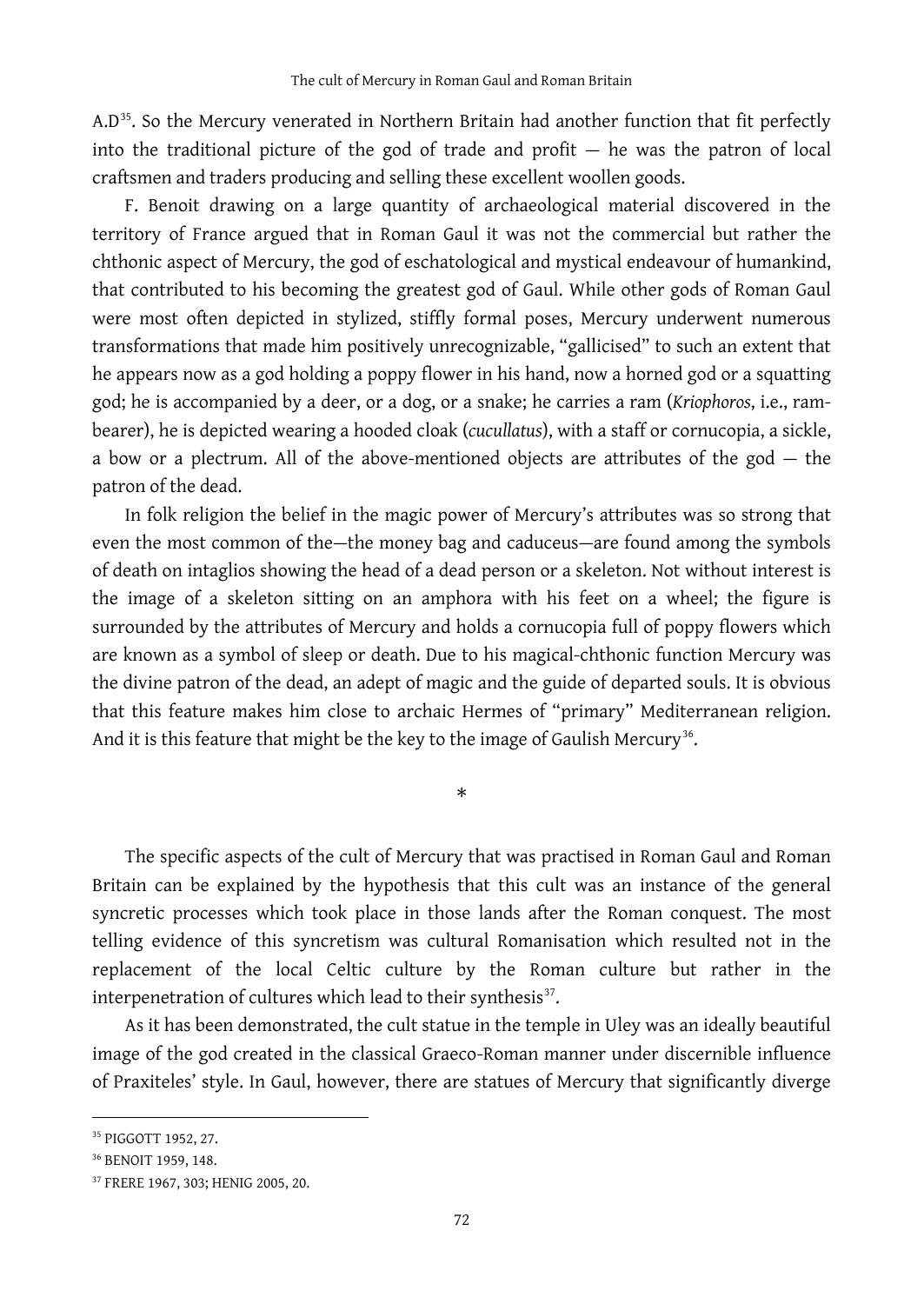from the canons of depicting this god in the art of classical antiquity. These are the images of Mercury as an elderly man with a beard, wearing a Gaulish cloak, with a staff in his hand<sup>[38](#page-10-0)</sup>. The assortment of votive offerings discovered at the temple site in Uley (purse, coins, jewellery, caducei) show that there—just like in Rome—the main function of the god was to be the patron of commerce and financial gain, of merchants and travellers. In Northern Britain he was venerated as the patron of traders dealing in woollen goods. At the same time in Northern Britain and some regions of Gaul<sup>[39](#page-10-1)</sup> Mercury was equated with the Celtic horned god of fertility whose cult had roots in religious beliefs existing in Northern Europe as early as in Bronze Age.

According to P.M. Duval, probably the most non-Roman feature of Mercury described by Caesar is that the god is called not only the patron of travelling and trade (which falls within the competence of the Roman Mercury as well) but also the inventor of all arts. This feature is neither of Greek nor of Roman origin, since in classical antiquity only two inventions were ever ascribed to Mercury — that of the lyre, which he fashioned from a tortoise shell, and of the balance for weighing and the measuring rod. In Duval's opinion, this role of Mercury as the inventor of arts was most pronounced when he was depicted together with a goddess. Most often this goddess is Rosmerta whose name contains the same root as one of Mercury's epithet, Adsmerius. *Rosmerta* means "she who provides (something)", *Adsmerius* — "he who provides (something)"[40](#page-10-2). Not without interest is the case when Mercury on a relief, depicted with a beard according to local fashion, is placed beside Minerva who, in Caesar's words, supplied the first principles of arts and crafts in the world of Celtic gods.

Therefore, it is natural that the god who invented all these arts and crafts should become the most venerated deity of the Celts whose skills in various crafts were quite advanced. It is known that the Celts were excellent metalsmiths, accomplished shipbuilders and wainwrights, expert weavers and skilled carpenters. The progressive methods that diligent and inventive Gauls employed in cultivating the rich soils of their country also fell within the competence of Mercury as the patron of all peaceful activities. However, the Celts were also strongly committed to warfare and their supreme god had to be a war god. As has been demonstrated, the Mercury worshipped in Roman Gaul and Roman Britain had military functions as well, and thus was sometimes equated with Mars. Finally, the magical-chthonic functions of Mercury likened him to Hermes, the god of eschatological and mystical endeavour of humankind in the religion of the Ancient Mediterranean, which makes the syncretism typical of this god truly all-encompassing.

<span id="page-10-0"></span><sup>38</sup> VRIES 1961, 44.

<span id="page-10-1"></span><sup>39</sup> BENOIT 1959, 154.

<span id="page-10-2"></span><sup>40</sup> DUVAL 1976, 70.